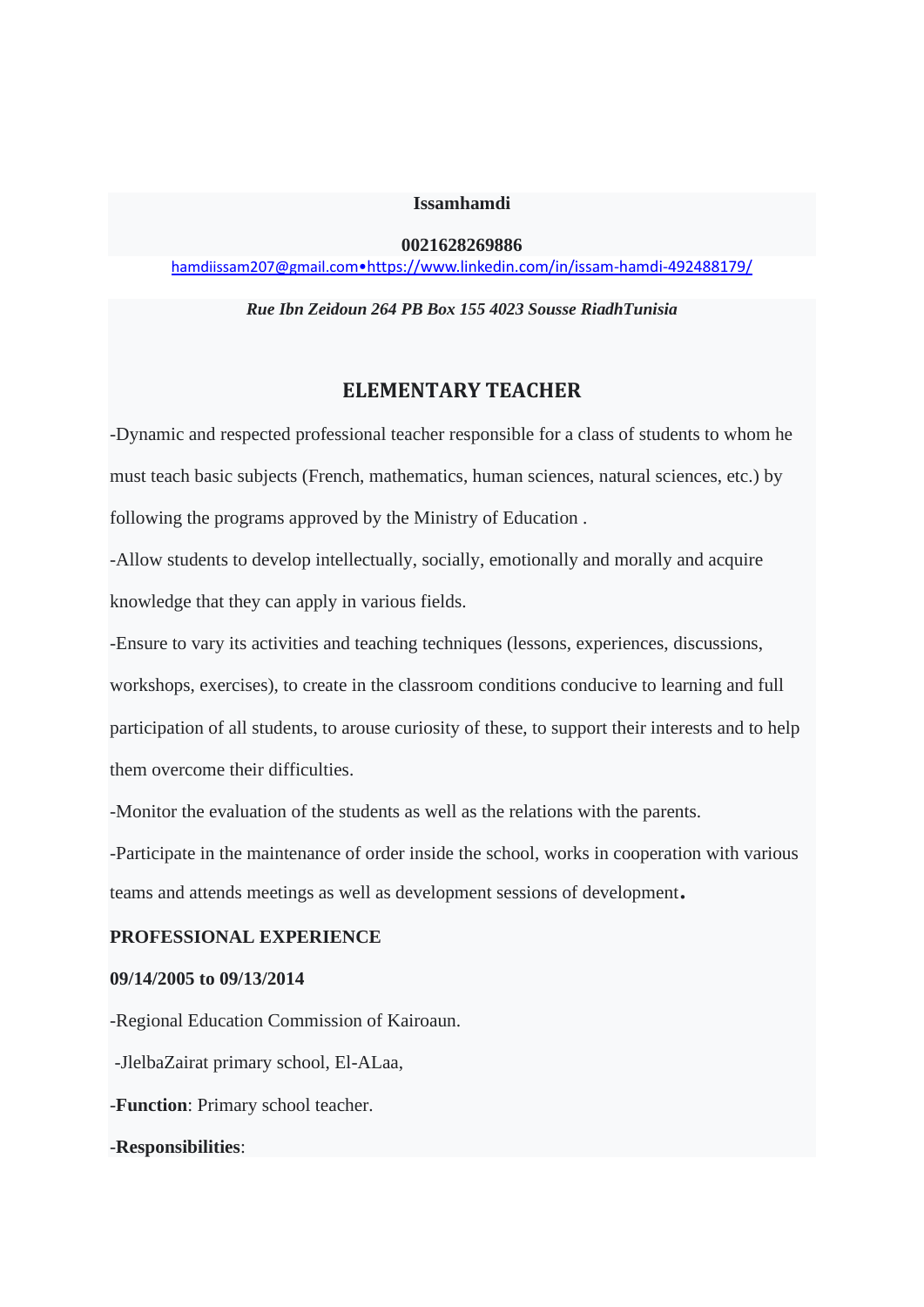- Supervise the class assigned by the school.
- -Track student performance and results.

• Apply individualized instructional techniques to accommodate students with special needs and disabilities.

• Collaborate with colleagues to provide a comprehensive education to students.

## **09/14/2014 to 12/31/2015**

-Regional Education Commission of Sousse.

-El Safhaa primary school.

-**Function**: Primary school application teacher.

### -**Responsibilities:**

**-**Creation and implementation of lesson plans for students from grades 1 to 6.

-Incorporate engaging and fun activities into lessons to reinforce hands-on learning and active student participation.

-Set clear guidelines and high expectations for students to do their best and be successful.

#### **01/01/2016 till now.**

-Regional Education Commission of Sousse.

-El Saadaa Primary School.

-**Function**: Elementary school teacher.

#### -**Responsibilities**:

-Teach math, science, arts and languages to a diverse group of elementary school students.

-Plan, prepare and present lessons that meet the needs of all abilities in the class.

-Organize the classroom and learning resources and create displays to encourage positive

learning.

## **EDUCATION**

## **Bachelor degree of Literature.**